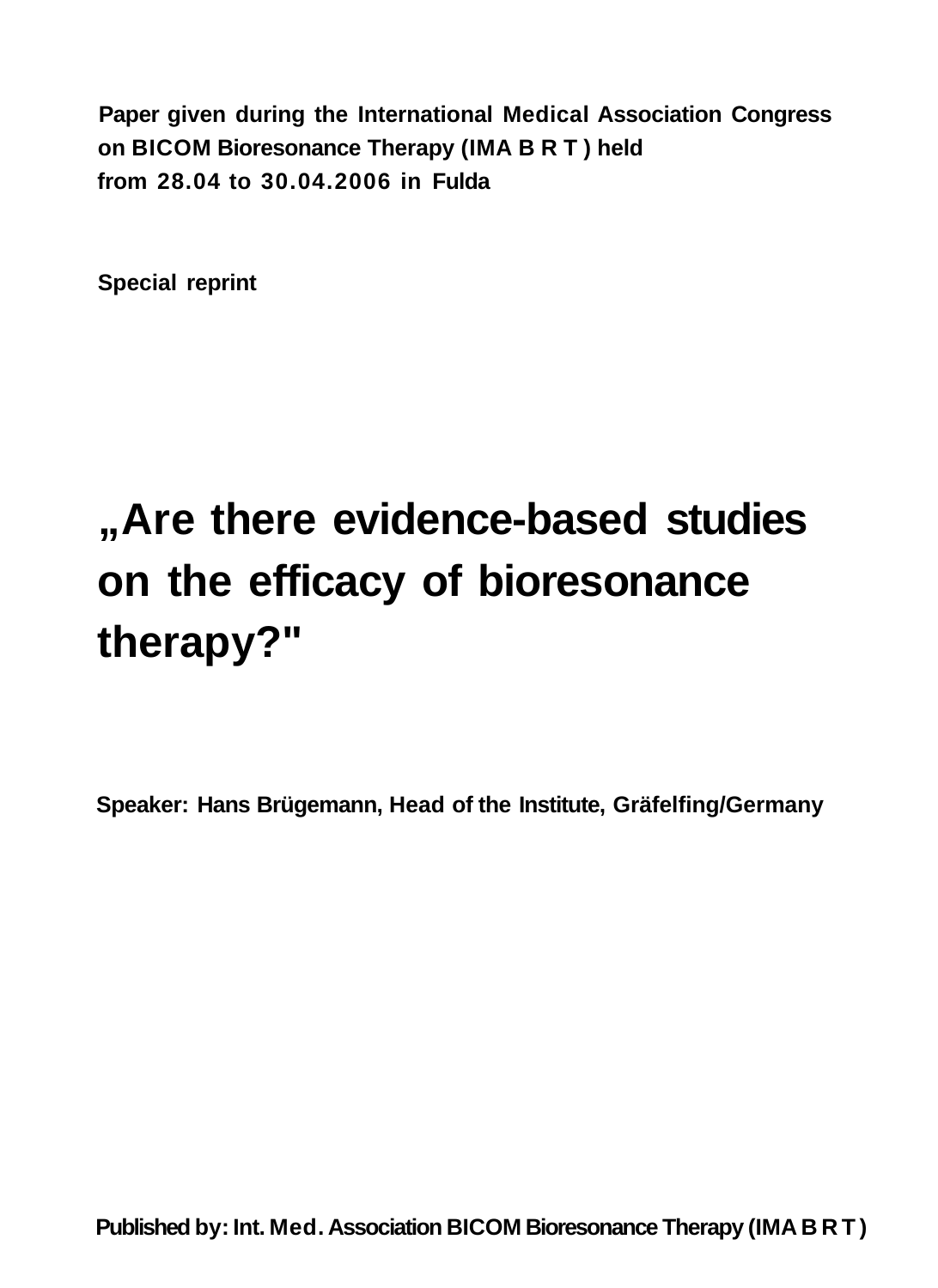## **Are there evidence-based studies on the efficacy of the bioresonance method?**

Hans Brügemann, Head of the Institute, Gräfelfing/Germany

# **INTRODUCTION**

The phrase "level of evidence" is often used nowadays when attempting to prove the efficacy of drugs and medical devices. It describes the level of scientific proof and presence of meaningful data. The nature of this evidence is based on findings but more particularly on the construction of a scientific study, now also known as a "design".

Various schemes have been proposed for classifying the level of evidence. We are using here the 8-level scheme of evidence according to the American Heart Association.

#### **Classification of the levels of evidence according to the American Heart Association (AHA), modified according to W. F. Dick: Evidence based emergency medicine (abridged):**

- Level 1 Statistically significant, randomised, controlled trials (double-blind studies) or meta-analyses
- Level 2 Statistically insignificant, randomised, controlled trials (double-blind studies) or meta-analyses
- Level 3 Prospective, controlled, but not randomised cohort studies
- Level 4 Historic, not randomised cohort or casecontrol studies
- Level 5 Human case series
- Level 6 Animal or mechanical model studies
- Level 7 Reasonable extrapolations from existing data
- Level 8 Rational conjecture

Health insurance companies, public bodies and courts have however increasingly adopted the extreme view that only level 1 randomised, controlled double-blind studies provide scientific proof of efficacy.

However, this is also a very narrow way of looking at the matter and does not do it any justice. One of the leading lawyers in the pharmaceuticals industry admits as much:

A doctor's opinion is no longer worth anything. The authorities are increasingly turning to policy recommendations. Medicine has been reduced to natural science. The randomised double-blind study is being used in an increasingly restrictive manner.

As is often the case, the truth lies somewhere in between - or needs to be looked at in a different way.

Human case series (level 5) are certainly not meaningful for medical indications with major spontaneous fluctuations and where success is assessed subjectively. But for an indication with spontaneous fluctuations and less pronounced trends towards spontaneous improvement, this type of study has a high level of evidence, however. In this sense a slight improvement in hay fever during a particular season is not meaningful, whereas the recovery or part-recovery of a large number of patients certainly is.

We commissioned Dr. Volker W. Rahlfs, C. Stat. (RSS), Head of the Institute for Data Analysis & Study Planning from Germany, founded in 1966, to carry out an expert analysis of the studies available on BICOM bioresonance therapy. Dr. Rahlfs has 40 years experience as a biometrician/biostatistician in the area of clinical research and has given expert advice and opinion to 140 pharmaceutical companies and university institutes and led more than 400 scientific studies in Germany and overseas.

Dr. Rahlfs was given studies on the use of BICOM Bioresonance Therapy to assess. In his expert report he uses the aforementioned 8-level scheme of evidence classification.

I would now like to give you a more detailed insight into the studies with their results and classification using this scheme of evidence (i. e. assessing the scientific evidence).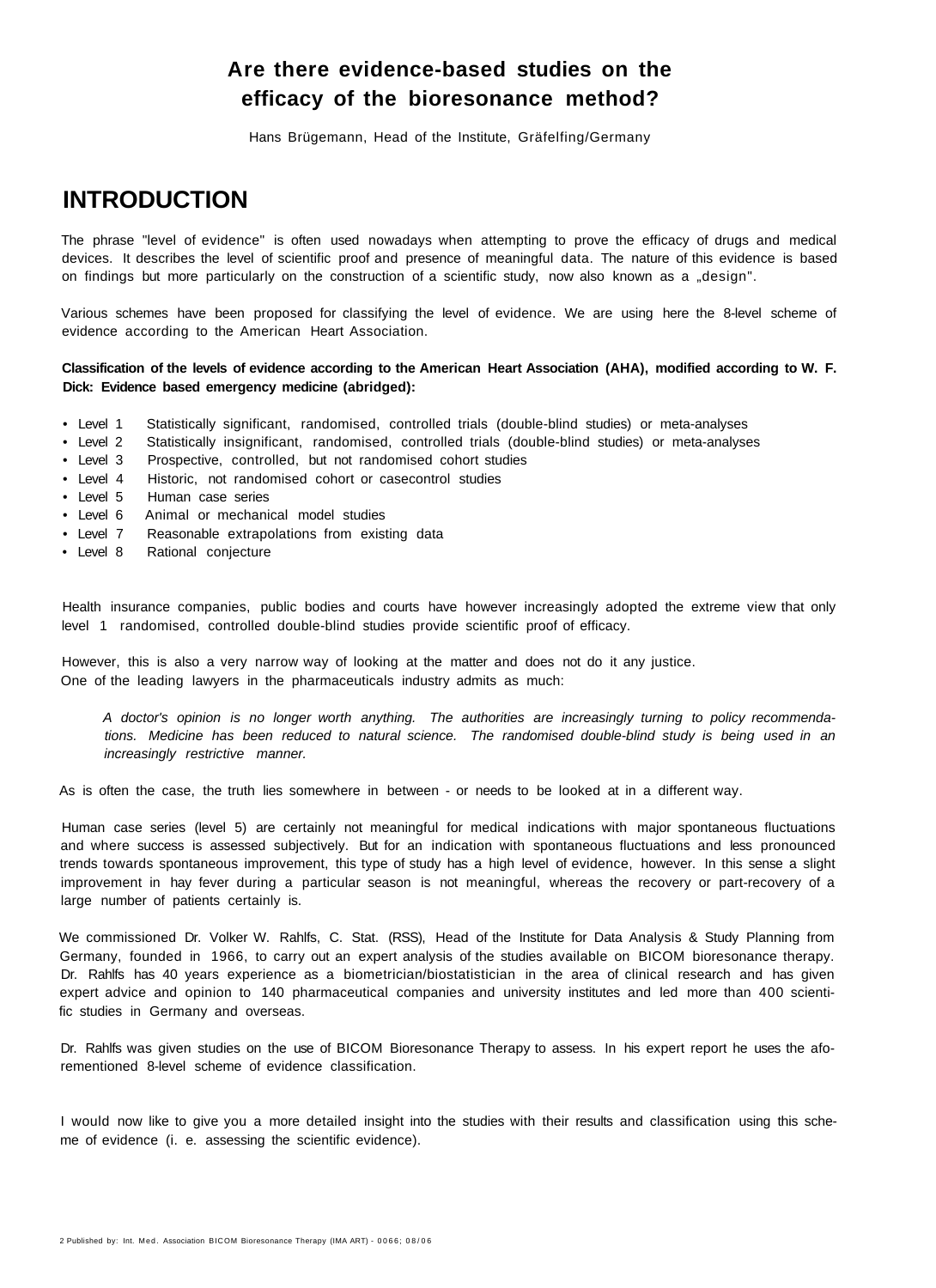#### **ASSESSMENT SUMMARY**

The assessor makes the following concluding remarks about the studies:

"All previous studies and research work indicate that the BICOM procedure does not only show statistically significant (and in the sense of random statistics, demonstrable) effects. These are to be interpreted in a clinical context as demonstrating efficacy. Undesirable side effects, particularly those that are serious, are not found in any study.

The work discussed and assessed here corresponds in principle to the quality standard of university research. Evidence level 1 with controlled double-blind studies is not the norm in that area. This quality standard is currently only required in the area of pharmacological research. The documents presented correspond to the requirements of the clinical assessment of medical products, (cf: R. Prestel, Anforderungen an die klinische Bewertung von "bekannten" Medizinprodukten aus der Sicht einer benannten Stelle [Clinical assessment requirements of "known" medical products from the point of view of a Notified Body], Medizintechnik 121 (2001) 9-13.)"

The assessor goes on to sum up his assessment as follows:

"It is standard practice worldwide to publish your own results, even those with a low level of evidence and, as demonstrated in the present report, to derive the level of evidence from the reproducibility. In practical terms this means that even studies with a lower level of evidence are considered as providing proof if other researchers - who are also carrying out studies with a lower level of evidence - come to the same conclusions.

This generally recognised technique of external validation can be seen in the studies appraised here, carried out by Huang S. et al. (2005), Yang J. Zhang (2004) and Zhang X. et al. (2005) in which the named authors each compare their findings with the results of other authors in their publications."

Summary: The studies carried out using the BICOM method were appraised by experts Dr. Volker W. Rahlfs, C. Stat. (RSS) and Dr. med. Andreas Rozehnal from the idv Institute for Data Analysis & Study Planning as follows.

- 4 studies were awarded a level of evidence 1
- 1 study was awarded a level of evidence 1-2
- 1 study was awarded a level of evidence 2
- 1 study was awarded a level of evidence 3
- 4 studies were awarded a level of evidence 4-5
- 4 studies were awarded a level of evidence 5

All clinical studies were carried out without our knowledge, i. e. the studies were not commissioned, which further increases the evidentiary power of the studies presented.

Is it now possible to claim that the efficacy of BICOM Bioresonance Method is scientifically proven? Yes. Anyone suggesting otherwise is ignoring these studies.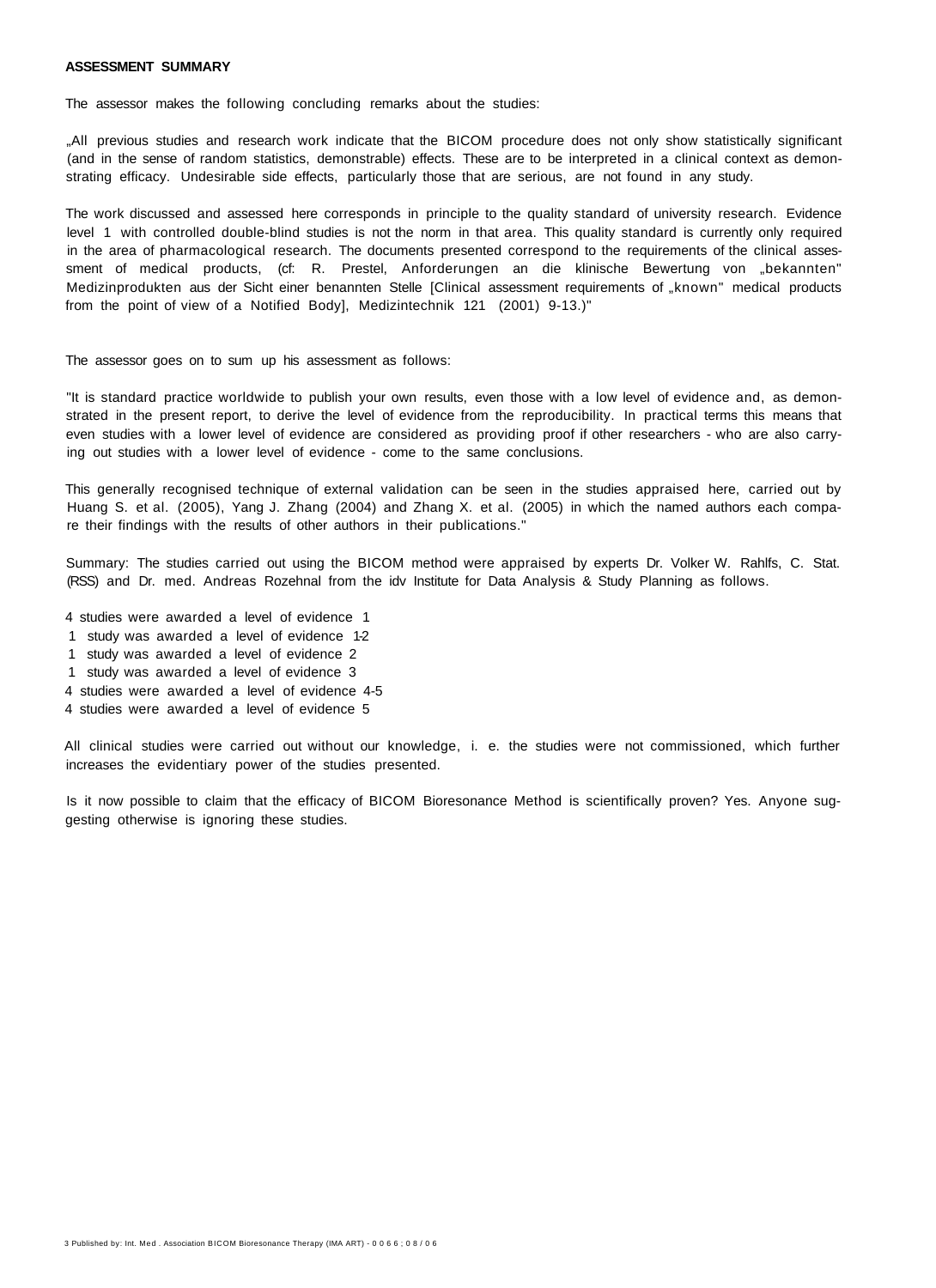#### **BRIEF PRESENTATION OF THE STUDIES, THEIR RESULTS AND ASSESSMENTS**

#### **Study 1**



Single group cohort study 1 with 204 cases of allergy patients with different strains.

Author: Schumacher, P.

The results of this study should be well known within our circles. Nevertheless I would like to reproduce the results in a pie chart.

The biometric/medical assessment: "For this indication spontaneous healing is extremely rare. There is no known evidence of healing using therapeutic measures. Therefore an 83 % recovery rate is an extremely convincing statistic (15 % recovery rate would be deemed of clinical significance). **Level of evidence: 4/5".** 

#### **Study 2:**

Prospective, controlled but not randomised study with 2 groups: 213 patients treated with BICOM, 87 patients with corticoids and anti-allergy medication. Study of patients with asthma.

Study carried out by: Yang Jinzh and Zhang Li, Research Centre of the Jian Paediatric Clinic for the Prevention and Treatment of Asthma.

The results of the treatment were classified after 6 months as:

- 1. Visible effect (symptom-free)
- 2. Improvement
- 3. Effectiveness (slight reduction)
- 4. Ineffectiveness



Assessment: Conventional treatment with medication is, at least in treating symptoms, extremely effective. It is therefore astonishing that BICOM treatment achieves the same if not a better level of efficacy. The study design has a high level of evidence 3, which means that the results must be considered as proof of efficacy"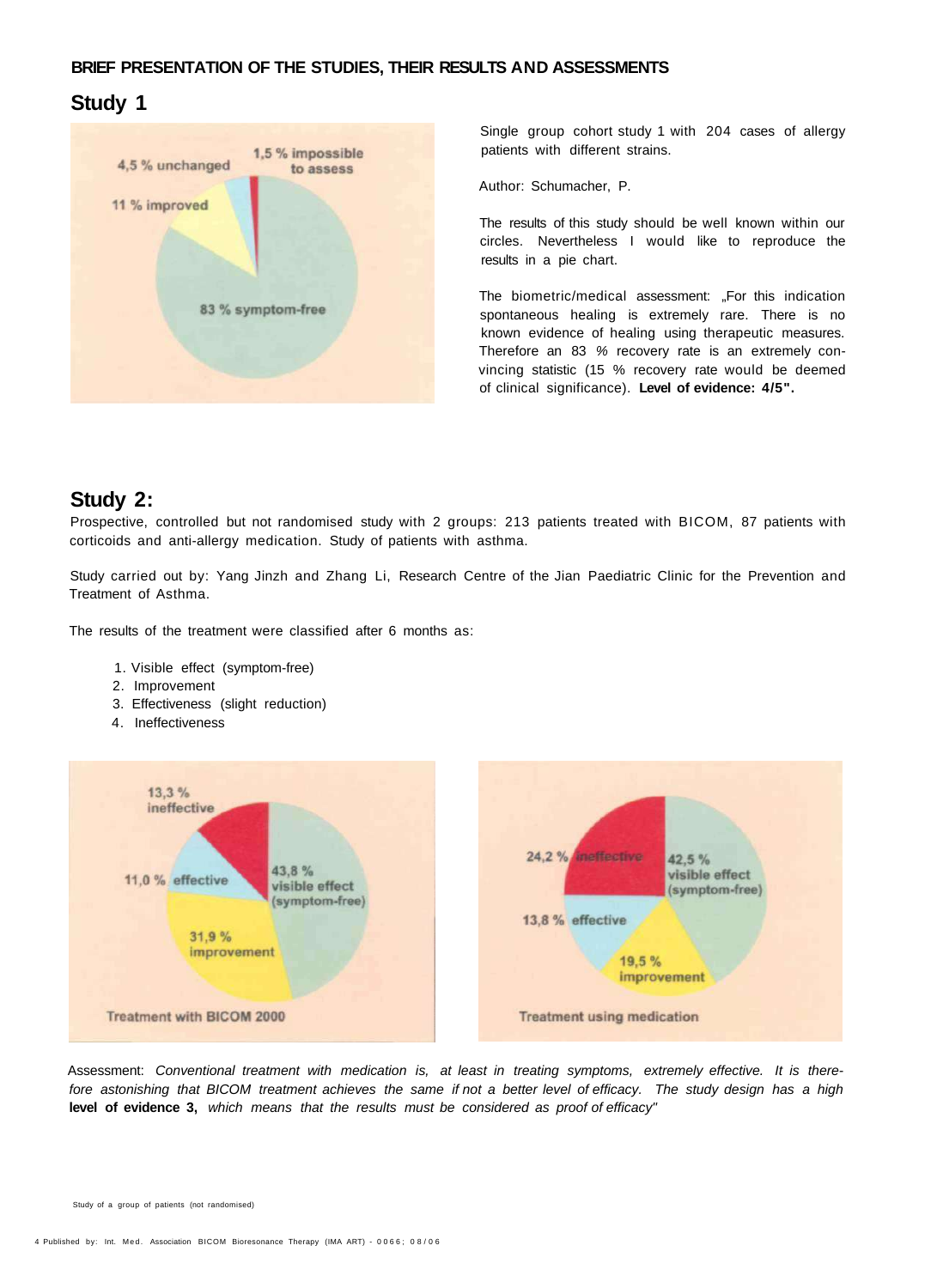

Single group cohort study with serial observation of 154 allergy patients from June 2002 to January 2004. Dermatitis, rhinitis, allergic conjunctivitis and asthma were treated. Immediately before and during treatment no anti-allergy medication was taken.

Study carried out by: Yuan Ze, Huang Jiali, Wang Haiyan and Yu Chunyan, Xian Department of Paediatrics, Central Hospital, Xi'an.

Following treatment 120 out of 154 patients  $(= 78 \%)$ recovered fully (symptom-free for 6 months). No undesirable effects were reported.

Extract from the assessment: Level of evidence 4/5. This is based on diagnoses which, if using conventional medical treatment, in practical terms may only be

controlled to a certain extent with long-term medication (e. g. corticoids) which has a number of side effects. The results were looked at and analysed 6 months after patients received treatment.

#### **Study 4:**

Cohort study with serial observation of 1 639 patients with different allergy diagnoses. These are patients who had all been unsuccessfully treated in the past with standard medication.

The study was carried out in the Paediatrics Dept. of the Central Hospital in Xi'an, China. Authors: Ze Y und Haiyan W.

| Disorder                | Total<br>number<br>of cases | Recovery       | <b>Clearly</b><br>effective | Effective      | $In-$<br>effective  | Recovery<br>rate | Overall<br>effective<br>ness |
|-------------------------|-----------------------------|----------------|-----------------------------|----------------|---------------------|------------------|------------------------------|
| Eczema                  | 188                         | 176            | 8                           | $\overline{2}$ | $\overline{2}$      | 94%              | 97%                          |
| Urtikaria               | 352                         | 266            | 42                          | 30             | 15                  | 75 %             | 87 %                         |
| Contact dermatitis      | 158                         | 137            | 12                          | 6              | 3                   | 87 %             | 94 %                         |
| Neurodermatitis         | 55                          | 30             | 8                           | 10             | $\overline{z}$      | 55 %             | 70 %                         |
| Perspiration            | 183                         | 160            | 10                          | 12             | $\ddot{\mathbf{6}}$ | 87 %             | 93 %                         |
| Allergic rhinitis       | 165                         | 140            | 14                          | 5              |                     | 85 %             | 94 %                         |
| Asthma                  | 187                         | 155            | 5                           | 24             | $\overline{3}$      | 83 %             | 86 %                         |
| Spast. muscle twitching | 146                         | 120            | 20                          | $\overline{2}$ | $\boldsymbol{A}$    | 82%              | 96 %                         |
| All. conjunctivitis     | 80                          | 66             | 10                          | $\overline{2}$ | $\overline{2}$      | 83 %             | 95 %                         |
| Neurodermatitis         | 125                         | 103            | 16                          | $\overline{2}$ | 3                   | 82 %             | 95 %                         |
| Overall<br>$ln \%$      | 1639<br>100%                | 1353<br>82,6 % | 145<br>8,8%                 | 95<br>5,8%     | 46<br>2,8%          | 83 %             | 91 %                         |

Extract from the assessment: The patients had been treated in the past with various medications with little success. No recurrence of symptoms 6 months after BICOM therapy meant, for this period at least, that patients were cured. Spontaneous healing, placebo effects and similar cannot explain the percentage of patients who made a recovery in this allergy area. Level of evidence 4-5.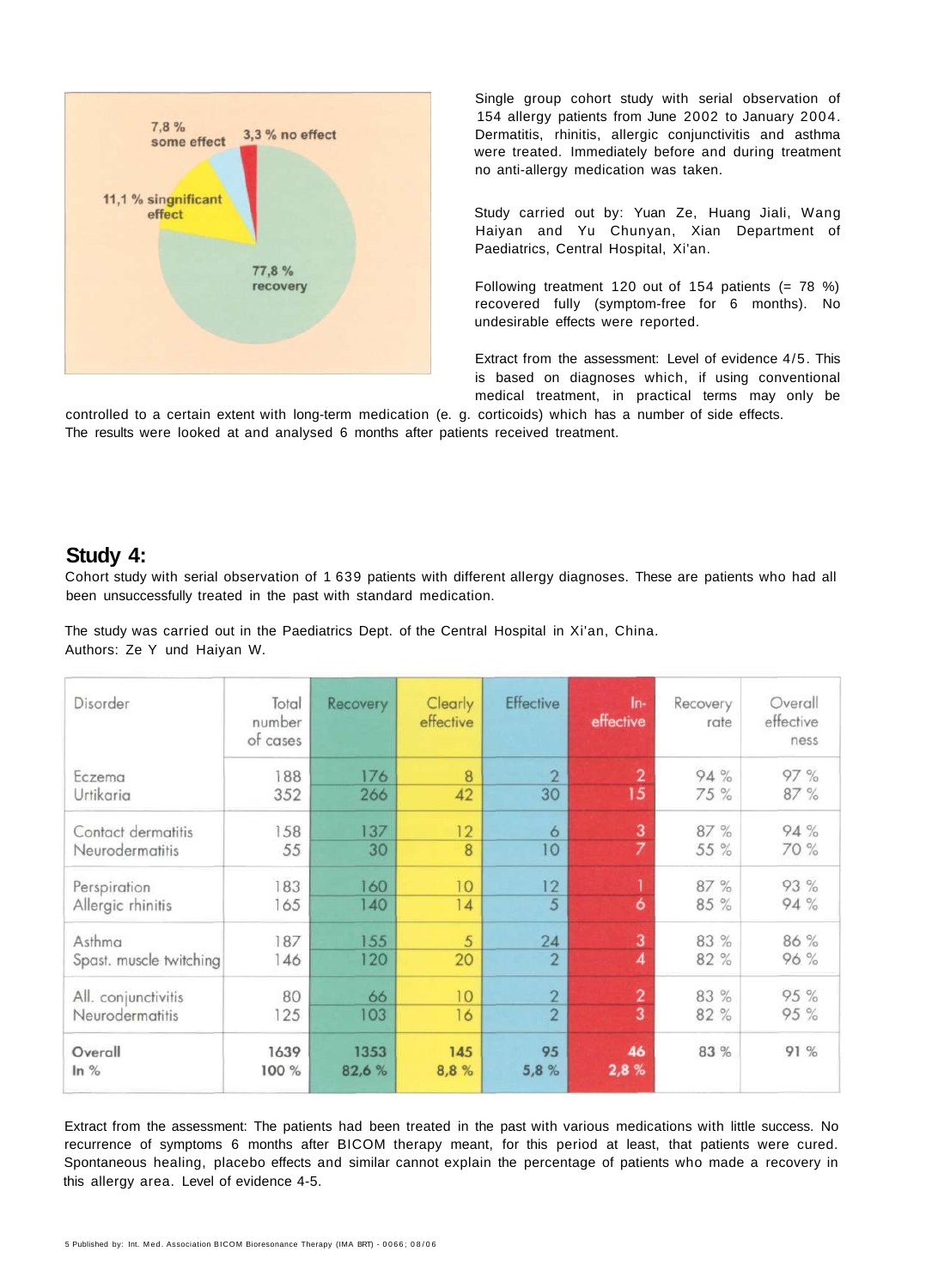## **Study 5:**

Single group cohort study of 200 patients from a total of 248 questionnaires sent out. Patients with a longer case history (as well as various treatments prior to this): allergically related skin disorders (neurodermatitis, eczema, pruritus), allergic conjunctivitis, allergic intestinal disorders, allergic respiratory disorders, pollen allergies.

Author: Hennecke, J.

Treatments were carried out without allergen abstinence.

Extract from the assessment: Despite possible distortion of the result it can be assumed that a substantial number of patients were symptom-free (80.6 % return rate from the postal questionnaire).

The number of symptom-free or improved patients can certainly not be explained by placebo effects or misdiagnosis. **Level of evidence 4/5.** 



Diagram Study 5

#### **Study 6:**

Prospective randomised parallel 2-group study with  $2 \times 14$  patients with liver cell damage.

The 2 groups were made up of patients with liver cell damage who had been diagnosed at least one year before. The enzyme values in the control group were almost unchanged around the median value and also remained largely pathological in individual patients (see the diagrams on following page).

In the group treated with BICOM a considerable improvement can be seen in the median. The individual values are normalised in most of the patients. The differences between the groups are both substantially and statistically significant.

Authors: Machowinski, R. and Gerlach, I.

Assessment: The study does not only show significant differences from the control group but the effects are also quite considerable and of medical significance. The design of the study, awarded a **level of evidence 1,** suggests a statistically sound and quite considerable level of efficacy for this indication.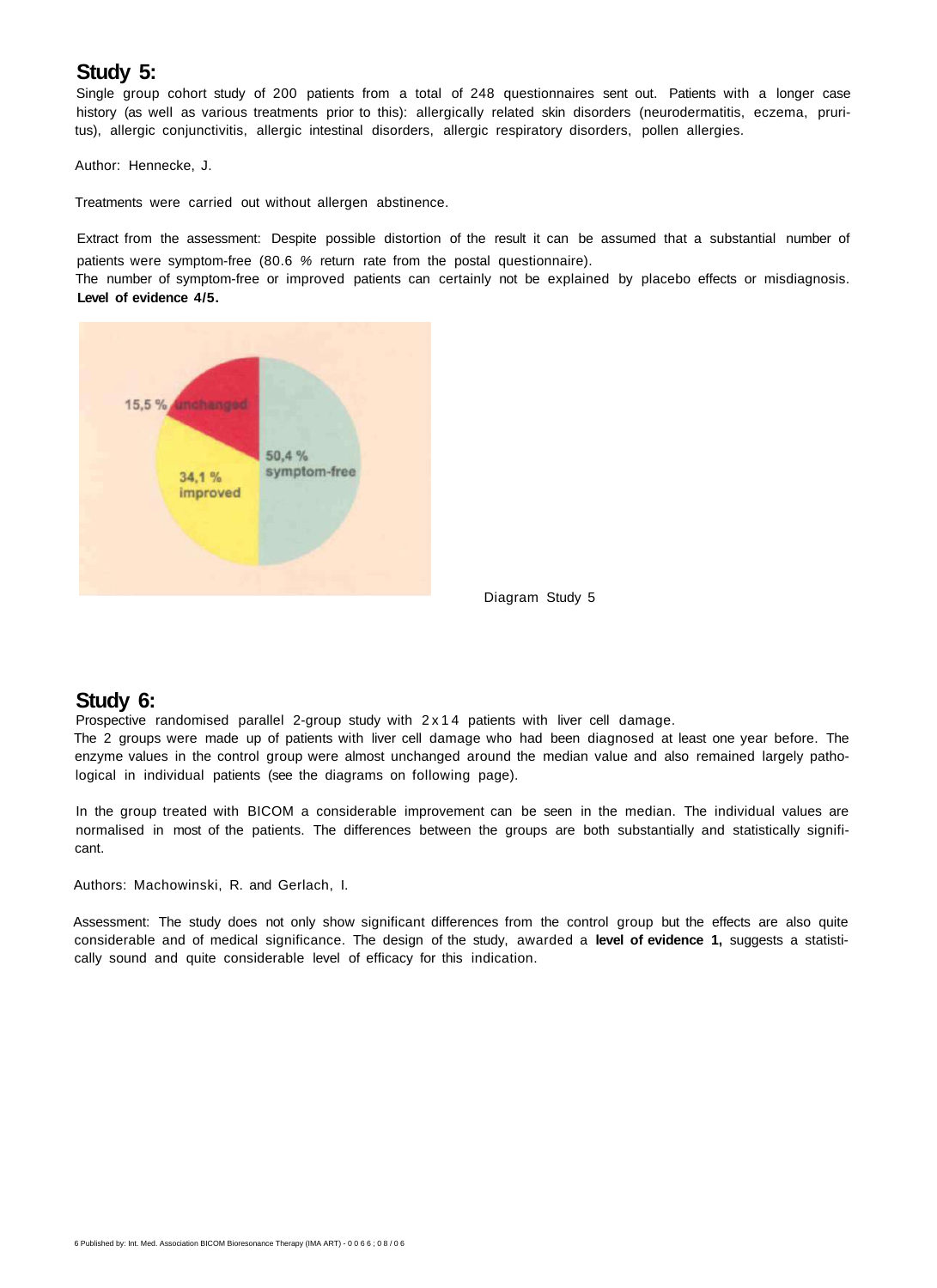#### Diagram a) Study 6 - Laboratory results liver enzyme GOT











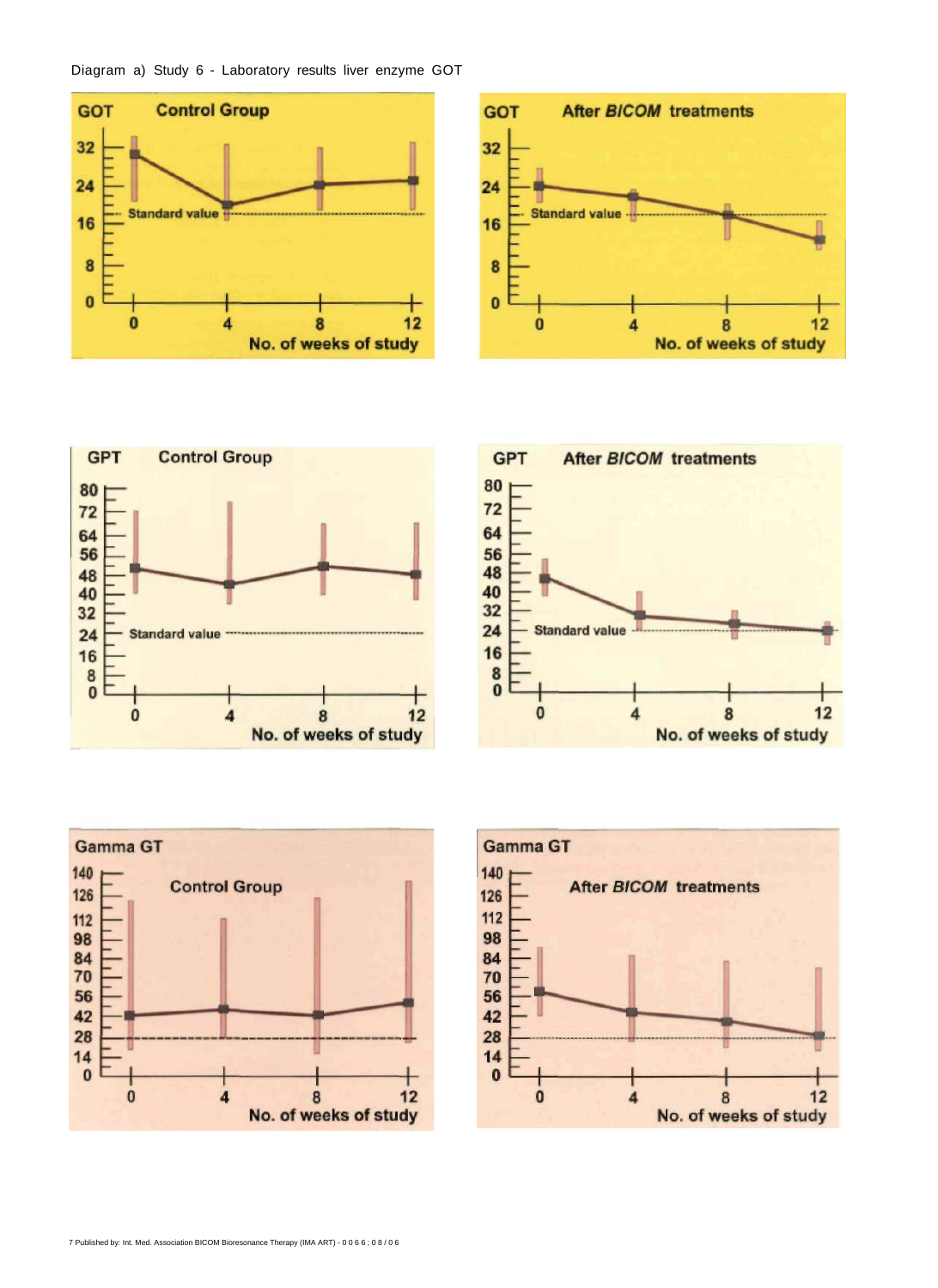#### **Study 7:**

Two groups of athletes, not randomised, 12 patients in each group, suffering from overstrain syndromes associated with high performance athletes.

Study carried out by: Paper, B. J. and Bardic, Arbor Teaching Hospital, Slovenia, Adept. of Medical Rehabilitation.

The control group was treated with ultrasound as well as cryotherapy and electro-stimulation treatment. The test group only received BICOM Bioresonance Therapy.



Diagram a) Study 7



Diagram b) Study 7

Assessment: "Based on the 8-point level of evidence scale, the study is awarded level 2 in terms of design i. e. providing strong evidence. In this sense the efficacy is shown to be statistically significant. The extent of the efficacy is also considerable both in terms of length of therapy and pain score."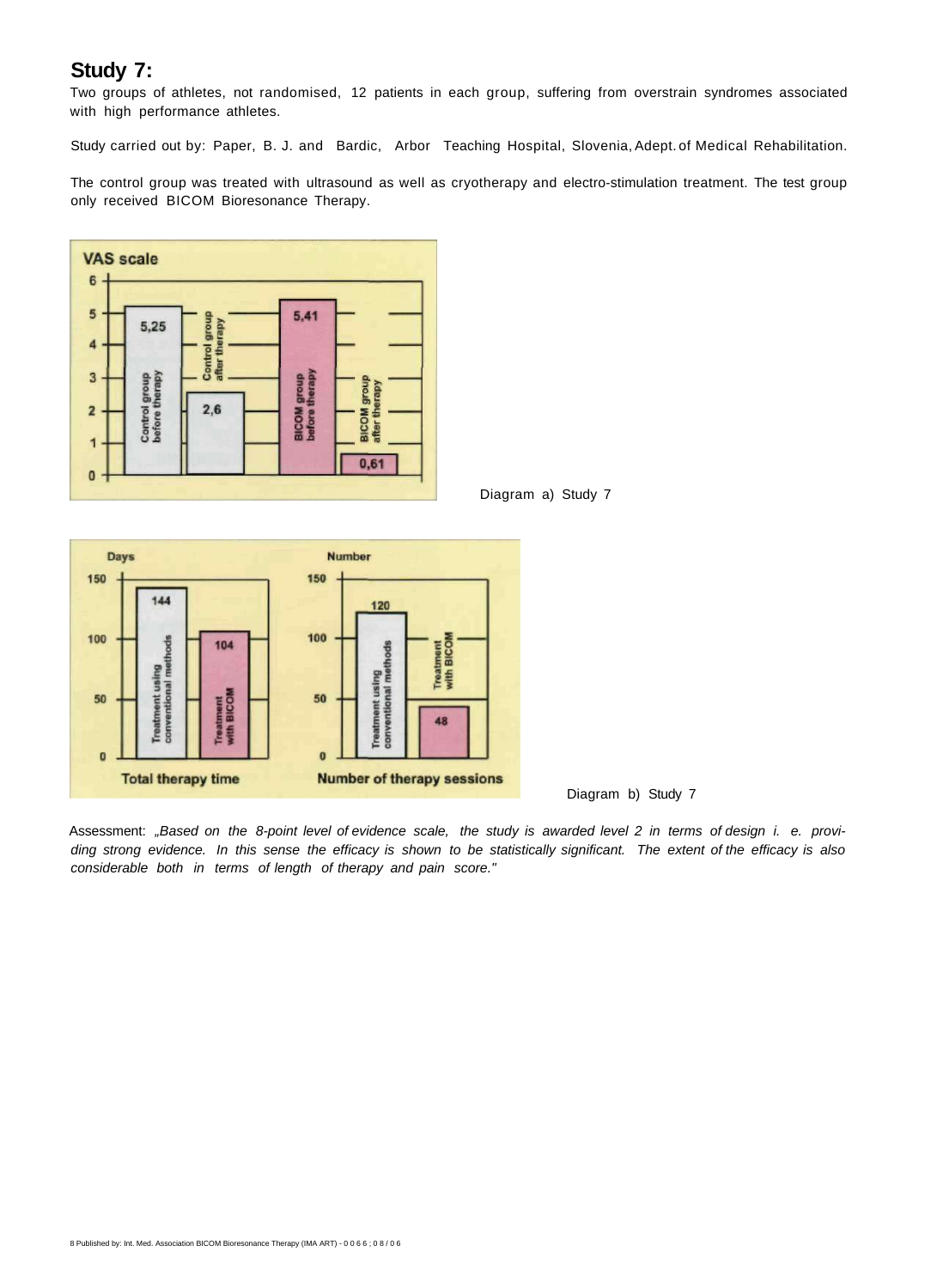## **Study 8:**

Controlled pre-clinical in-vitro study.

Summary illustration of in-vitro modulation of the phagocyte activity of human polymorph nuclear leucocytes through BICOM therapy. A total of 50,000 blood samples were treated and checked using various program parameters.

The study was carried out by O. Osadchaya et al. at the Kavetzky Institute for Experimental Pathology, Oncology and Radiobiology at the Ukraine State Academy of Sciences. Level of evidence 1.

The phagocytic activity of human phagocytes in donor blood was statistically significantly altered through BICOM treatment. In-vitro study - controlled study.

The study shows clearly different and reproducible results using various program parameters. The phagocytic activity of human phagocytes in donor blood was altered through BICOM treatment to a statistically significant extent.

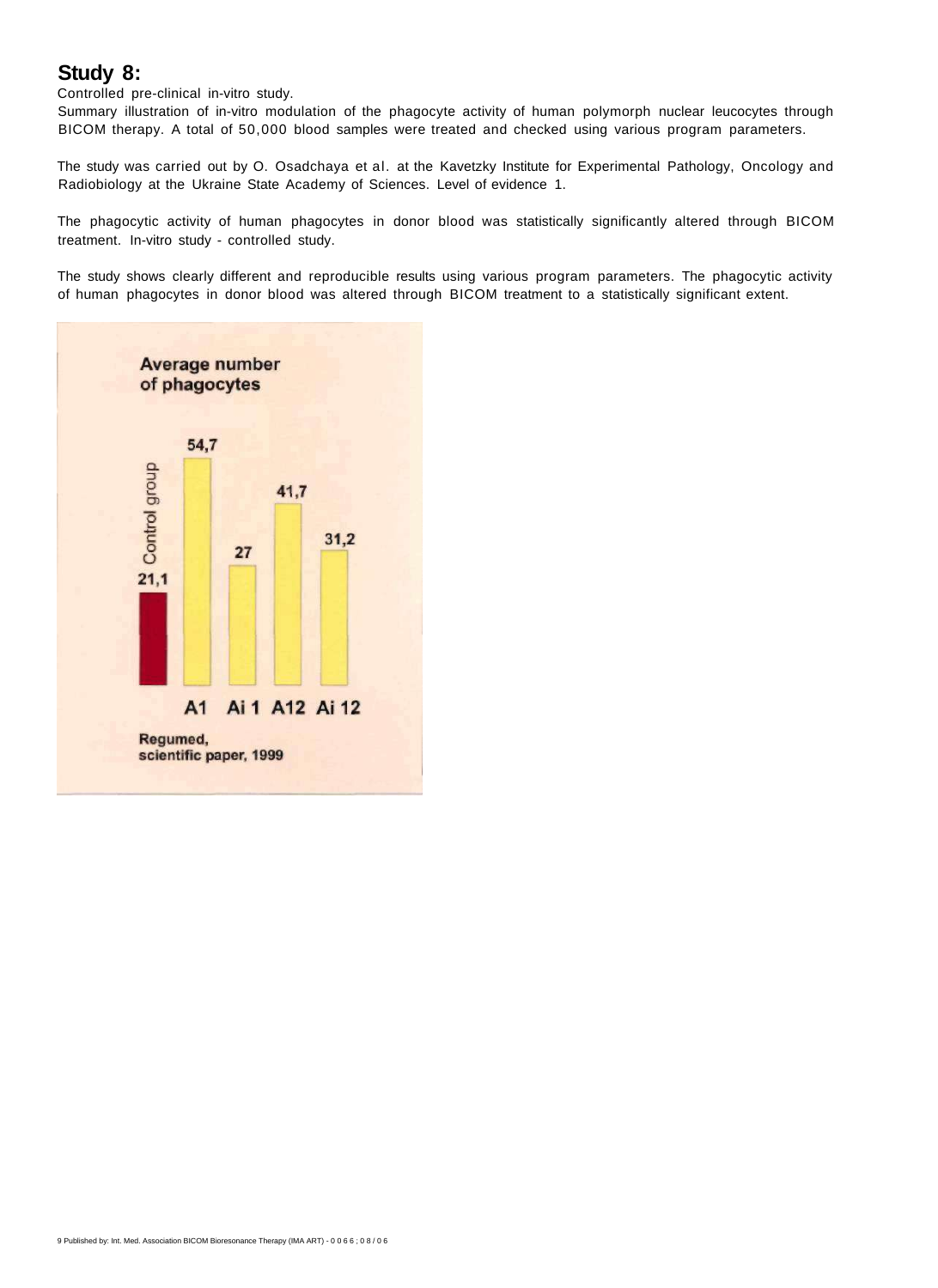## **Study 9:**

Controlled pre-clinical in-vitro study: investigation into the reproduction of the immune system of radioactively conta-minated mice.

Carried out by D. Sakharov et al.

Through BICOM treatment it was possible to return the immune systems of mice weakened by radioactivity in Chernobyl to a statistically significant and relevant normal level. Level of evidence **1.** 



Diagram Study 9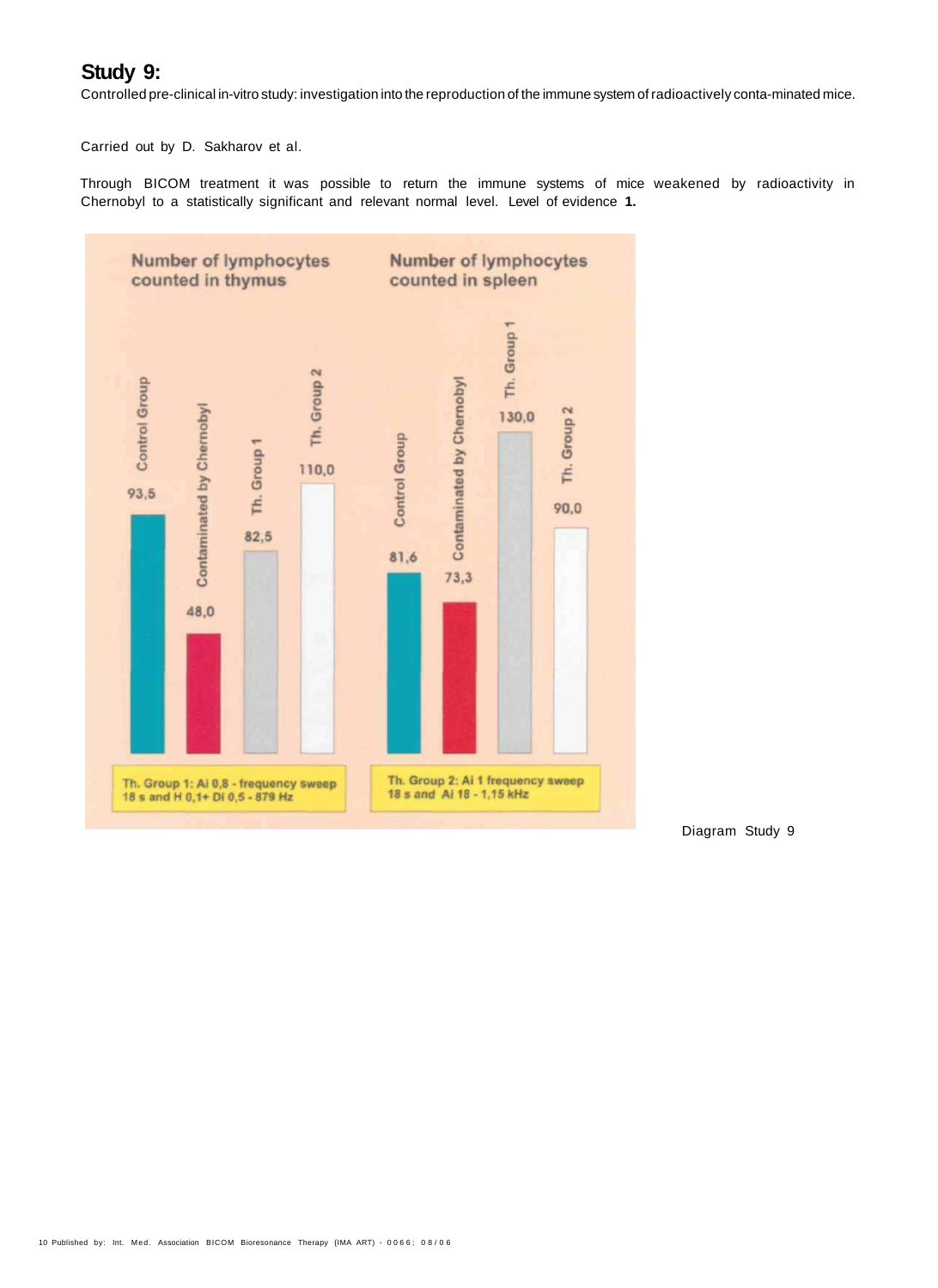#### **Study 10:**

Comparative diagnostic study: **BICOM bioresonance test versus prick test.** 

31 subjects were each tested with a prick test and BICOM test for mites, grasses, olive, wall pellitory.

The study was carried out by the doctors Giannazo, Volenti and Puzzo from the Physiology Adept., Chair of Biophysics at the University of Catania. 31 double readings were taken on 4 occasions.

The sensitivity of BICOM is 0.84 (95 % CI: 0.72-0.92). The specificity is 0.66 (95 % CI: 0.53-0.78). These two amo-unts define the "true positive" and The specifical cases.

Youden's index combines both masses and it is exactly 0.5 (95 % CI: 0.34-0.64. Lower limit  $0 =$  useless test; 1.0 = perfect test).

The biometric assessment: The BICOM device is certainly suitable as an objective procedure for carrying out allergy testing. It would be desirable to carry out further investigations in which the accuracy of both the prick tests and the BICOM tests could be determined using a "gold" standard and discussed accordingly.

**Level of evidence 1**.

#### **Study 11:**

Single group cohort study with clearly defined efficacy criteria.

The study is sufficiently representative with 79 patients taking part. Included in the study are eczema, ongoing dermatitis, nettle rash and psoriasis.



The study was carried out by Dr. DC CIA et al.

The efficacy was assessed using a 4-point scale. The follow-up observation after 1 year is notably long and increases confidence in the results of the study in terms of evidence-based medicine.

Result: Recovery in 74.7 % of treated cases and a visible effect in a total of 89.9 % of cases observed.

Assessment: The study was given a **level of evidence 5.** 

Diagram Study 11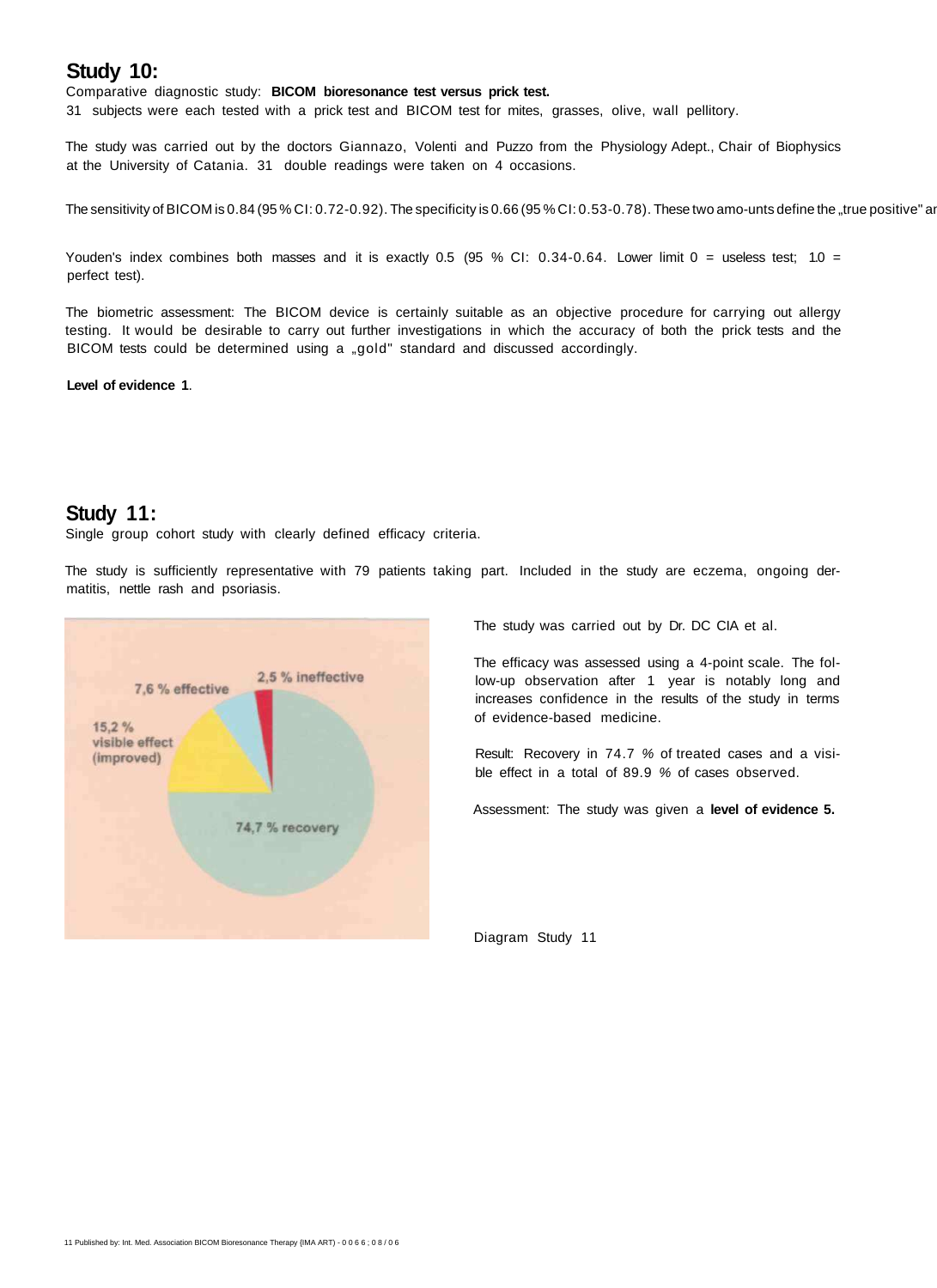#### **Study 12:**

Single group cohort study with clearly defined efficacy criteria. Despite the lack of a comparison group, it appears to be a clear indication of the efficacy (Diagram 12).

The study comprised 150 patients in total, made up as follows: 95 patients with asthma and nasal catarrh, 20 patents with asthma only, 25 patients

This study was carried out by Dr. Feng Y. et al.

Extract from the biometric/medical assessment: It seems to be a clear indication of the efficacy despite the lack of a comparison group since the successful results significantly outweigh the anticipated random effect. The credibility of the diagnoses for inclusion is supported by reference to relevant criteria. **Level of evidence 5.** 



Diagram Study 1 2

Efficacy was checked using a 3-point scale. In 60.7 % of the cases all symptoms had disappeared. The general efficacy was proven at 94.7 % and a long-term recovery could also be seen in this study.

Treatment comprised 5 to 8 sessions. It was considered to be finished if all allergies tested negative in a renewed check. The observation period covered 5 to 8 sessions.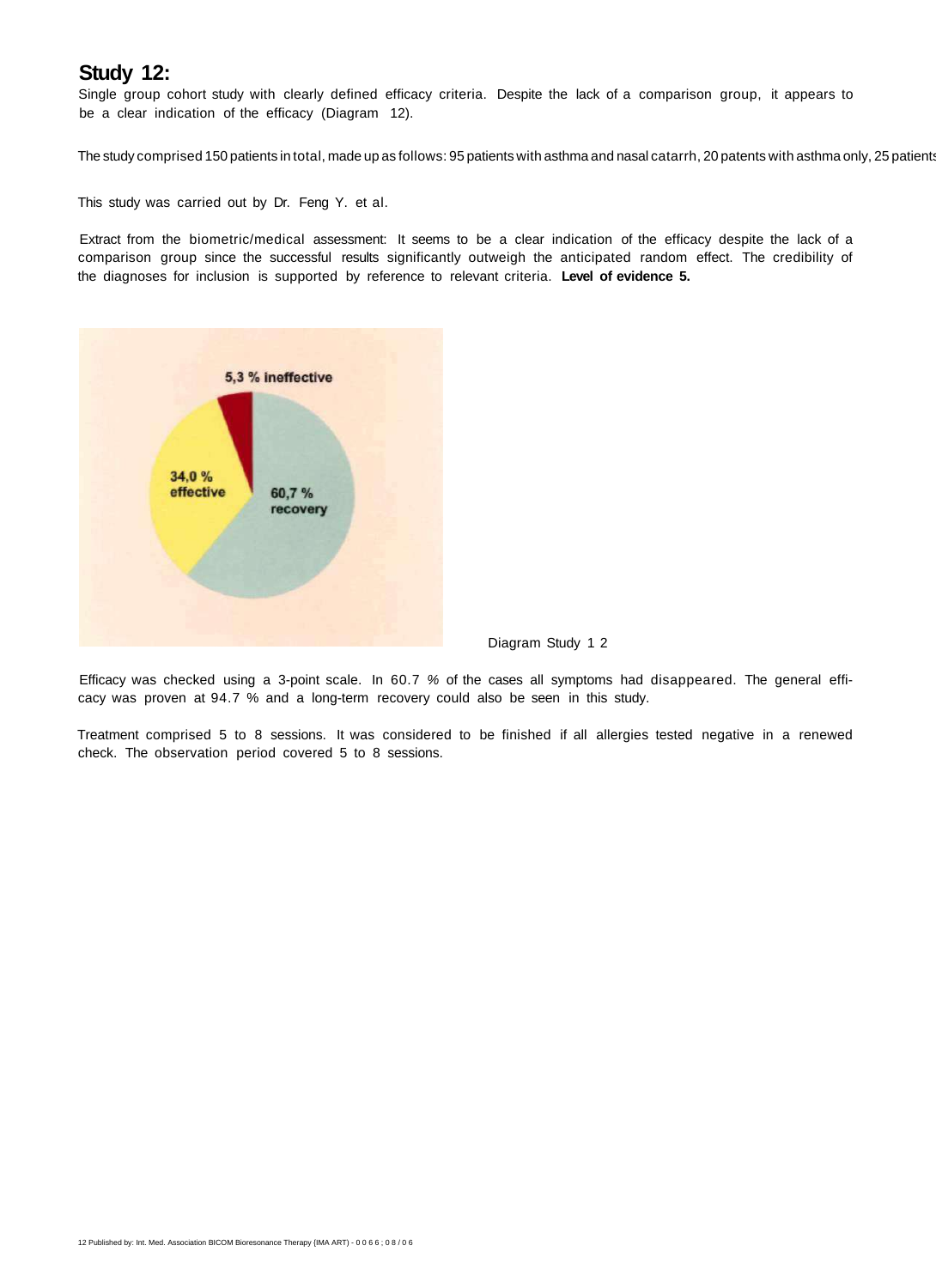## **Study 13:**

Prospective randomised controlled parallel group study (Diagram 13). The patients were distributed into 3 groups.

- Group 1 BICOM treatment for children with first time diagnosis
- Group 2 BICOM treatment for children who were previously unsuccessfully treated with medication
- Group 3 Control group, children with first-time diagnosis, treatment with medication
- 1 81 patients with allergy-related colds and allergic bronchial asthma were included in this study.







Diagram a) Study I 3 and 5 Diagram b) Study 13

Diagram c) Study 1 3

The study was carried out by Dr. Huang S. et al.

The efficacy was assessed using a 3-point scale: significant effect, effective, ineffective. The success rate is shown in the following diagrams.

This study is awarded a **level of evidence 1-2** based on the comparison groups available.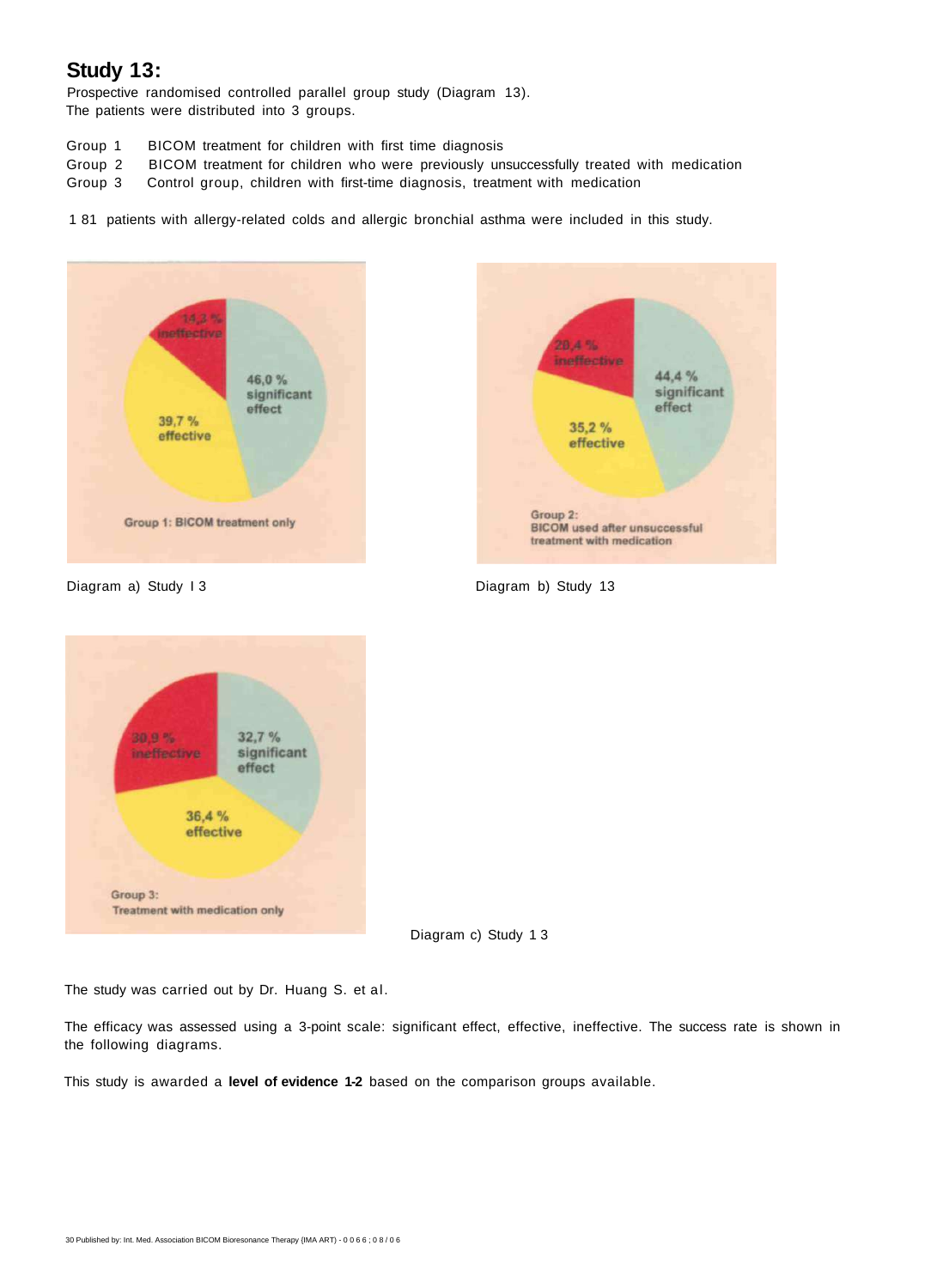### **Study 14:**

Single group cohort study. 56 patients across all age groups suffering from nettle rash took part in this study. It was carried out by Dr. Xu M. et al.

The results were assessed on a 4-point scale: recovery, clearly effective, effective (with relapse) and no effect.

The success rate for full recovery (35.8 %) and improvement (25.0 %) is 60.8 %.



Diagram a) Study 14

It is interesting to note the breakdown into age groups, where the efficacy rate in the 1 to 15-year-old patients is the highest at 90 %, followed by the 16 to 30-year-olds at around 69 %.



Diagram b) Study 14

This study has a level **of** evidence 5.